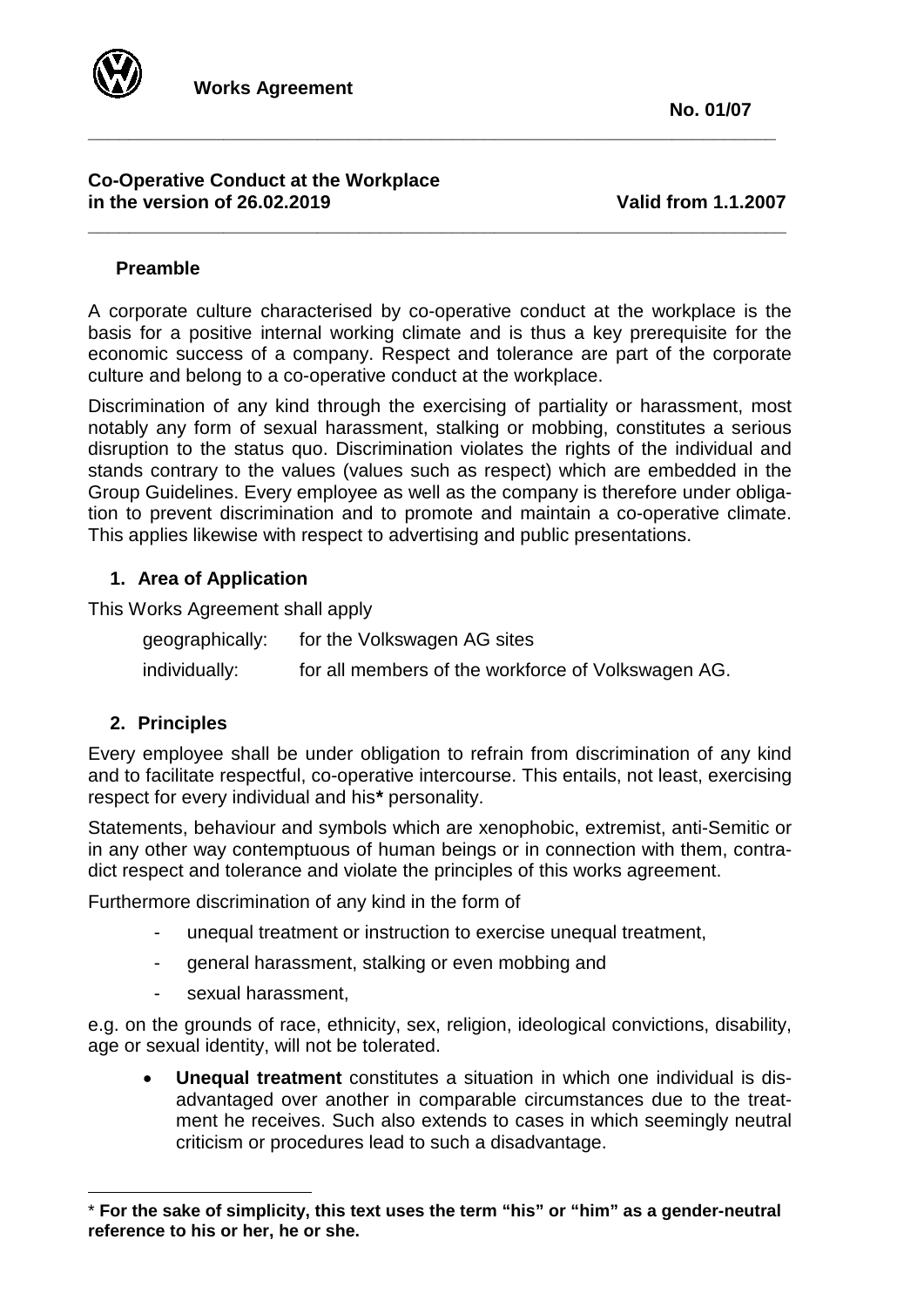- **Harassment** extends to any form of conduct which violates or is intended to violate an individual's dignity. That includes any form of intimidation, hostility, humiliation, debasement or insult exercised in the proximity of an individual.
- **Stalking** is the persistent search for the proximity of another person, so that his life is seriously affected.
- **Mobbing** is when one or more individuals systematically and repeatedly conduct themselves in an openly or indirectly hostile manner vis-à-vis a particular person. Such conduct may include
	- the intentional withholding of required work information or even passing disinformation on to the person concerned, or
	- humiliating treatment by superiors, e.g. the assignment of offensive or senseless tasks, of tasks which are impossible to complete or of no tasks at all.
- **Sexual harassment** constitutes unsolicited
	- sexual acts or invitations/requests to engage in such,
	- physical contact which is sexually motivated,
	- sexual remarks
	- displays of pornographic material.

What constitutes sexual harassment is determined by the subjective feelings of the recipient party.

Differing treatment does not necessarily constitute an act of discrimination if it serves the purpose of eliminating existing disadvantages or is otherwise justified, e.g. by professional requirements.

The stated principles apply likewise with respect to the conduct of employees vis-àvis third parties (e.g. members of other companies and customers).

In the event that an employee should become aware of a violation against this nondiscrimination code, he shall be under obligation to report such either to his company supervisor, the HR department or the works council.

# **3. Point of Contact**

Any employee who feels discriminated against may consult a specified point of contact.

The job of these points of contact is to

- provide advice, support and possibly protection for the parties concerned/victims
- establish and possibly record the facts involved in a situation based on separate and/or joint consultations (as desired by the requestor) with the individuals involved,
- provide explanation concerning the correlations and consequences of an act of discrimination at the workplace as defined above (in accordance with the labour laws and otherwise).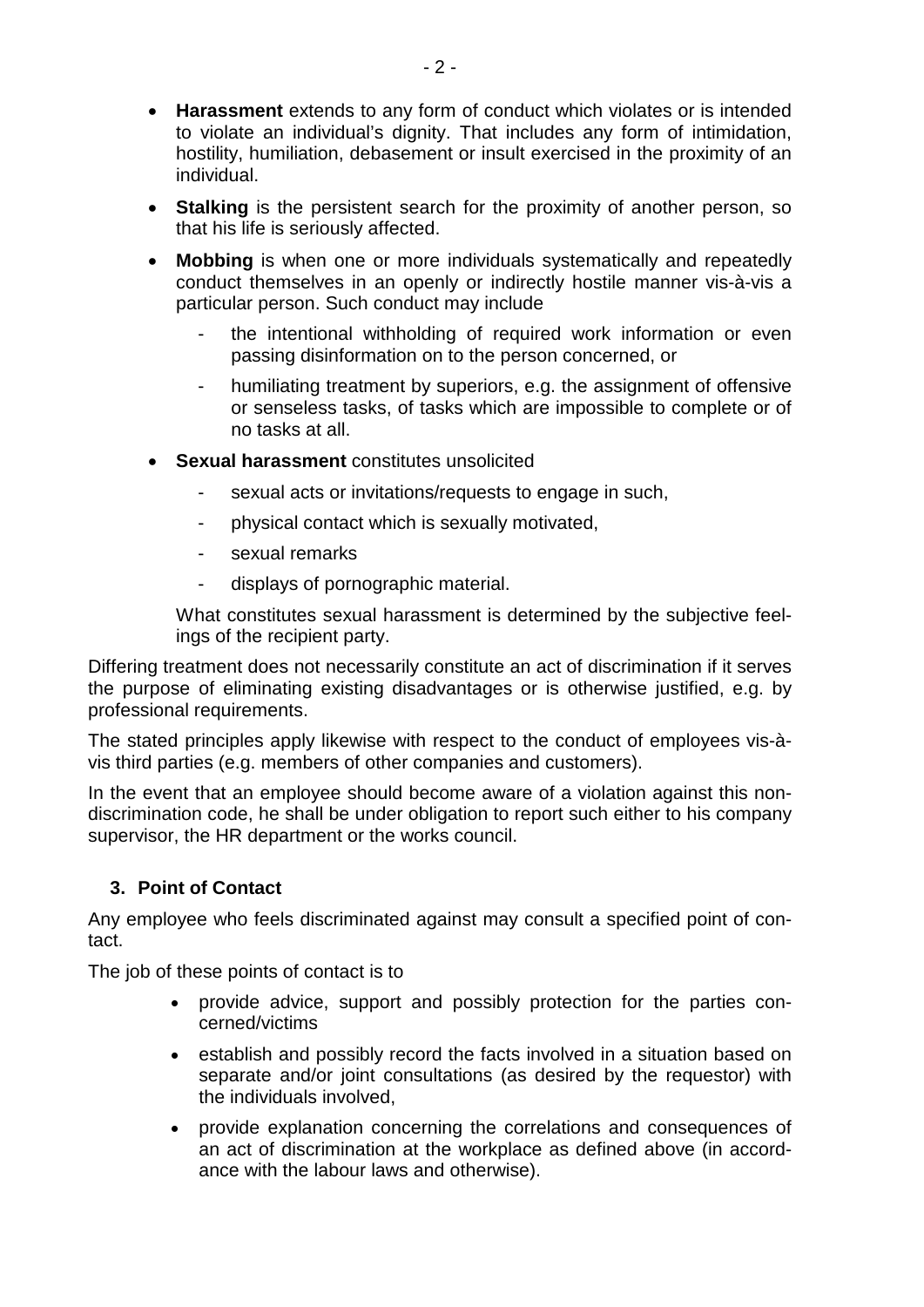Consultation of this kind will take place as soon as possible after the pertinent event. The aim of the consultation will be to resolve the conflict by mutual agreement.

The requirements profile for and the selection of points of contact shall be cooperatively determined by the HR department and the works council.

# **4. Right to Complaint**

Any employee who feels discriminated against may submit a complaint to the responsible office within the HR department.

The complaint must be looked into and the finding reported back to the employee.

The HR department will initiate any necessary measures.

The provisions of the Works Constitution Act concerning the general right to complaint shall remain unaffected by this regulation.

The submission of a complaint may not result in the individual concerned being disadvantaged.

As a rule, anonymous complaints will not be followed up on.

# **5. Confidentiality**

Absolute secrecy shall be maintained vis-à-vis non-involved parties concerning related information and incidents, personal data and the conversations held.

## **6. Measures**

In the event that employees should violate the non-discrimination rule, suitable, necessary and reasonable measures must be undertaken on a case-by-case basis and in accordance with the Work Regulations or labour laws. Such measures may include the issuance of a warning, transference to another job or work location, or dismissal. The execution of any measures shall transpire with due accommodations made for the participatory rights of the works council.

A proposal for remedial counselling or therapy may be put forward.

# **7. Measures to Promote Anti-Discrimination**

# • **Training/advanced training**

The company shall guarantee that target-group-specific training and seminars are devised. As part of the vocational training and advanced training scheme for Volkswagen employees, the necessary scope of regular, target-group-specific training will be provided on the subject of protection against and the prevention of discrimination, sexual harassment and mobbing, the legal rights of victims thereof and the obligations of supervisors to respond to any such incidents.

This applies most particularly for

- company supervisors,
- trainers,
- company training officers,
- employees in the HR and health and safety departments as well as works council members.